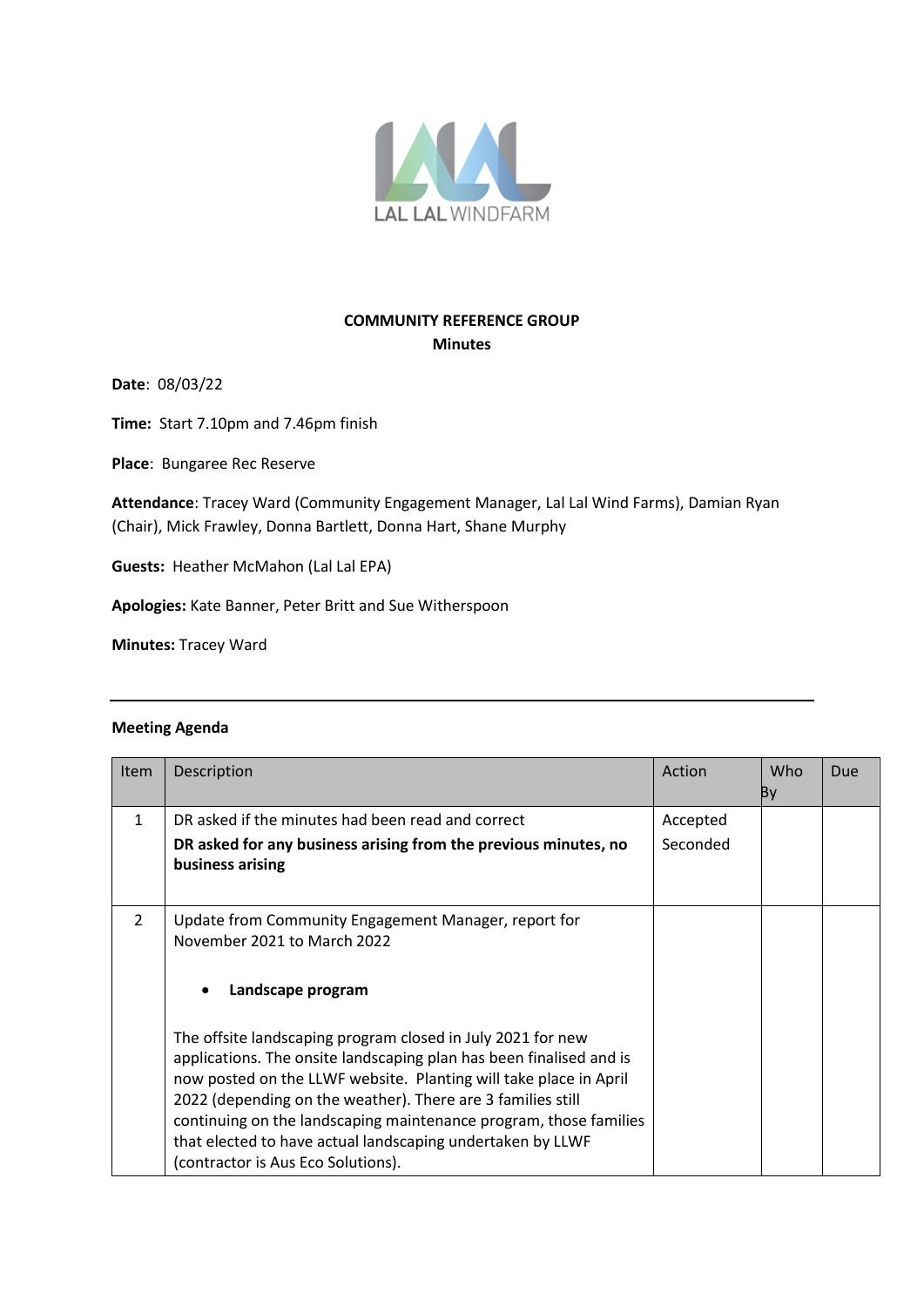|   | TV reception complaints                                                                                             |  |  |
|---|---------------------------------------------------------------------------------------------------------------------|--|--|
|   | There have been a couple of new TV reception complaints received                                                    |  |  |
|   | from Lal Lal and one from 9kms away from LLWF. The TV reception                                                     |  |  |
|   | complaint received from Lal Lal has been rectified and the one from                                                 |  |  |
|   | outside the area of LLWF was referred to Mt Mercer Wind Farm.                                                       |  |  |
|   |                                                                                                                     |  |  |
|   | <b>Aviation lights</b><br>$\bullet$                                                                                 |  |  |
|   | Aviation lights, have been switched off since the 16 October 2020                                                   |  |  |
|   | and will remain off while a planning permit amendment is being                                                      |  |  |
|   | processed by DELWP. This planning permit amendment relates to                                                       |  |  |
|   | removing the use of aviation lights at LLWF                                                                         |  |  |
|   |                                                                                                                     |  |  |
|   | <b>Complaints and feedback</b>                                                                                      |  |  |
|   |                                                                                                                     |  |  |
|   | Noise complaints, complaints have been received from 6 families, 2                                                  |  |  |
|   | at the Yendon end and 4 from Elaine. LLWF is continuing to engage                                                   |  |  |
|   | with these families in respect of their concerns. Site visits took                                                  |  |  |
|   | place for 5 of the 6 families by SLR (acoustic consultants) in                                                      |  |  |
|   | November and December 2021. Information is yet to be provided                                                       |  |  |
|   | by SLR regarding this visit.                                                                                        |  |  |
|   |                                                                                                                     |  |  |
|   | The post construction noise testing has been completed and being                                                    |  |  |
|   | reviewed by the EPA auditor. When completed, the reports will be                                                    |  |  |
|   | made available on the website and a Zoom meeting will be offered                                                    |  |  |
|   | to the CRG to review the results.                                                                                   |  |  |
|   |                                                                                                                     |  |  |
|   | Question as to how there would be enough noise data when all the                                                    |  |  |
|   | turbines may not have been operating at Elaine. Response from                                                       |  |  |
|   | LLWF, It's because the testing was done at a time when there                                                        |  |  |
|   | were enough turbines operating to conduct a valid test.                                                             |  |  |
|   |                                                                                                                     |  |  |
|   | Question as to why it has taken so long for SLR to provide this                                                     |  |  |
|   | information. Response was that SLR was closed for all of January                                                    |  |  |
|   | 2022 and LLWF is following up with SLR and to when the                                                              |  |  |
|   | information will be received.                                                                                       |  |  |
|   |                                                                                                                     |  |  |
|   | <b>Elaine Mount Mercer Road noise complaints</b>                                                                    |  |  |
|   | Correspondence is continuing with the residents that have raised                                                    |  |  |
|   | noise complaints on Elaine Mount Mercer Road.                                                                       |  |  |
|   |                                                                                                                     |  |  |
|   | Question from the CRG, why has it taken so long to resolve these                                                    |  |  |
|   | complaints. LLWF response is that we have been working with<br>these families in an effort to come to a resolution. |  |  |
|   |                                                                                                                     |  |  |
| 3 | <b>CRG:-</b>                                                                                                        |  |  |
|   |                                                                                                                     |  |  |
|   | Welcome to Donna Hart from Clarendon.                                                                               |  |  |